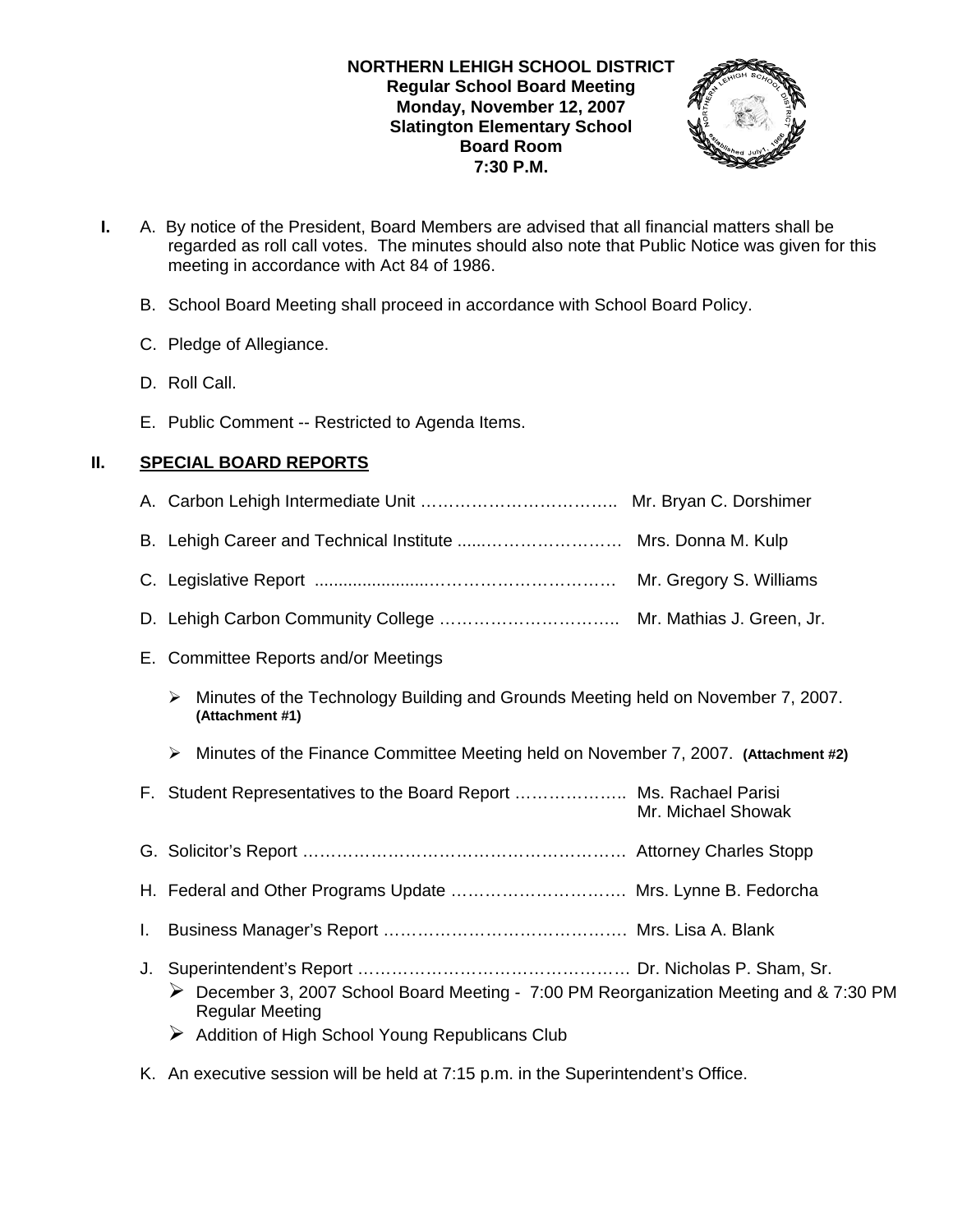## **III. PERSONNEL**

## A. Administrative Transfer

| Kathleen Reese                                                   |                                                         |
|------------------------------------------------------------------|---------------------------------------------------------|
| From:                                                            | <b>Office Aide Peters Elementary School</b>             |
| To:                                                              | <b>Temporary High School Guidance Clerical Position</b> |
| Salary:                                                          | \$13.00 Per Hour/7 Hours Per Day/ 5 Days Per Week       |
| Effective:                                                       | November 13, 2007                                       |
| <b>Termination Date:</b>                                         | On or about June 30, 2008 or upon return of employee    |
| *60 day probationary period ending on or about February 25, 2008 |                                                         |

#### B. Substitute-Instructional

Approve the following substitute teachers for the 2007-2008 school year at the 2007-2008 substitute teacher rates as approved on the Supplementary Personnel Salary Schedule:

Joan DeSousa – Elementary Eveline Roberts – CLIU Guest Teacher Robert Kutney - Elementary

## **IV. CONFERENCES**

## **V. POLICY**

#### A. Disposal of Basketball Related Clothing Items

 Authorize administration to publish in the Messenger the availability of obsolete basketball related clothing items to the public in accordance with school board policy #706.1.

B. Field Trip

Biology II and Anatomy Classes – High School – Franklin Institute, Philadelphia, PA – December 17, 2007 – Funded by students

## **VI. CURRICULUM AND INSTRUCTION**

## **VII. OLD BUSINESS**

## **VIII. NEW BUSINESS**

A. Discussion on Modular Units at the Middle School

## **IX. FINANCIAL**

- A. Approve the Following Financial Reports:
	- 1. General Fund month of October
	- 2. Athletic Fund month of October
	- 3. Capital Reserve month of October
	- 4. Cafeteria Fund month of October
	- 5. NLMS Student Activities Account month of September
	- 6. NLHS Student Activities Account month of September & October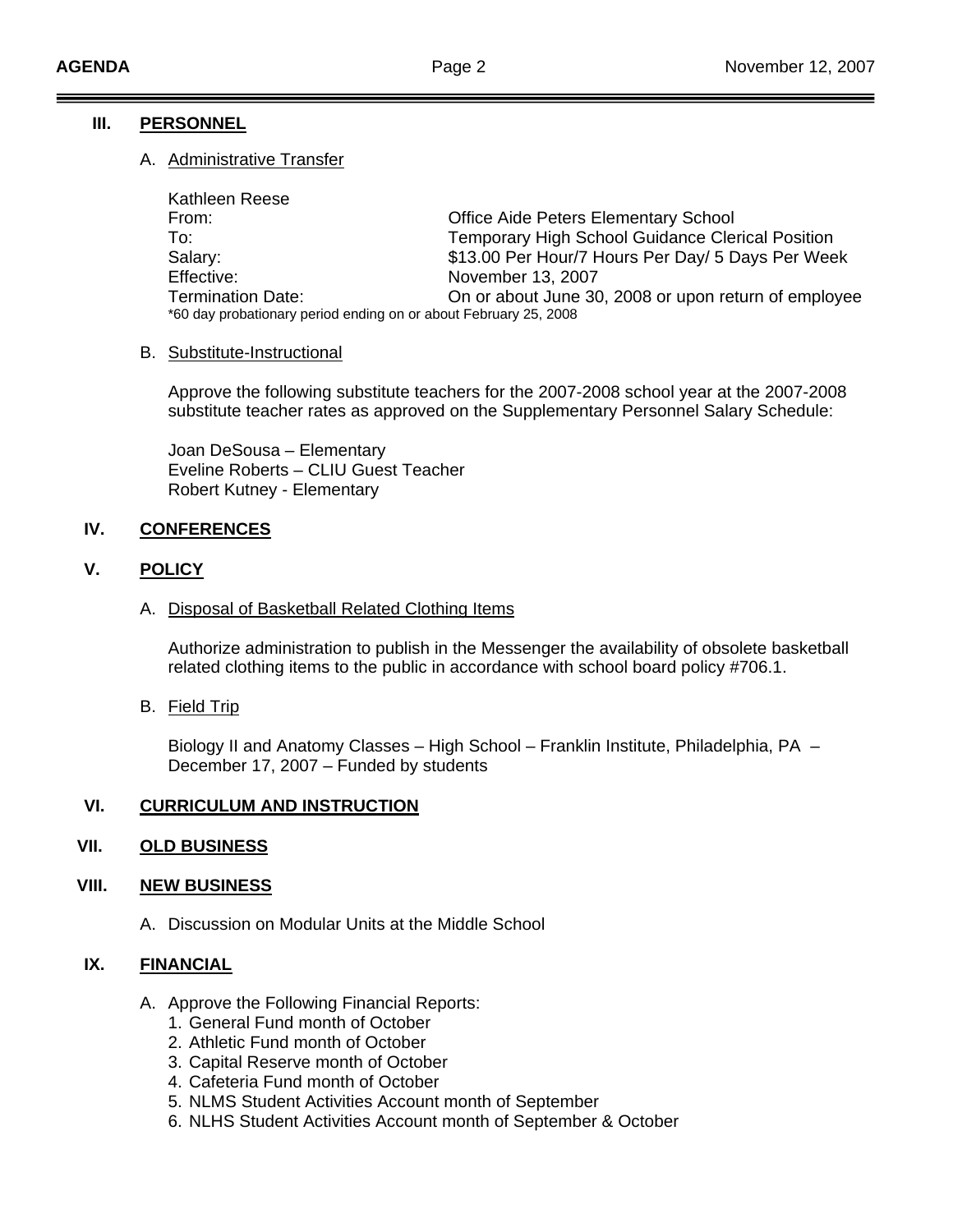# B. Approve the Following List of Bills:

- 1. General Fund months of October
- 2. Capital Project Fund for month of October
- 3. Cafeteria Fund month of October
- 4. Athletic Fund month of October
- C. Authorize the board secretary to sign Section 356 Agreement between Northern Lehigh School District and Pennsylvania Department of Revenue. This agreement constitutes a request for confidential tax payer information for use in enforcing the local tax on earned income.
- D. Authorize the board secretary to sign and forward to the Pennsylvania Department of Education form PDE-3074. Slatington Elementary School sustained damages from an automobile accident and this form must be completed prior to repairing the building. Cost to repair the damages will be paid for by the insurance company. **(Attachment #3)**
- E. Approve the contract with Blue Knight Protective Services, Inc. as security provider for school district events. **(Attachment #4)**
- F. RESOLVED, the Board of Education approves Portnoff Law Associates as delinquent real estate tax collectors for the Northern Lehigh School District for tax year 2007. **(Attachment #5)**
- G. Authorize proper officials to solicit bids for fire and security protection at the Annex, Maintenance Shed and Maintenance Garage facilities.
- H. Act 1 Tax Levy Resolution

#### **RESOLUTION OF THE BOARD OF SCHOOL DIRECTORS OF THE NORTHERN LEHIGH SCHOOL DISTRICT ELECTING TO NOT INCREASE ITS TAX RATE ABOVE THE INDEX**

 **Whereas,** Act 1 of Special Session of 2006 requires school districts to adopt a preliminary budget proposal no later than 90 days prior to the date of which the election immediately preceding the fiscal year in which the preliminary budget will take effect.

**And Whereas,** Act 1 of Special Session of 2006 further provides that a board of school directors may elect to adopt a resolution no later than 110 days prior to the date of the election immediately preceding the upcoming fiscal year indicating that it will not raise the rate of any tax for the support of its public schools for the following fiscal year by more than the index.

**And Whereas,** the Board of School Directors of the Northern Lehigh School District desires to keep all proposed tax increases for the 2008-2009 school year within its index to provide the necessary revenue to meet the proposed expenditures for the 2008-2009 school year;

**Now, Therefore, Be it Resolved,** that pursuant to Act 1 of Special Session 2006, the Northern Lehigh School District hereby certifies that it shall not increase any tax used for the support of the school district by a rate greater than the index of six percent (6%).

**And Be It Further Resolved,** that the board of school directors, hereby certifies that it:

i. Shall not increase any tax at a rate that exceeds the index as calculated by the Pennsylvania Department of Education;